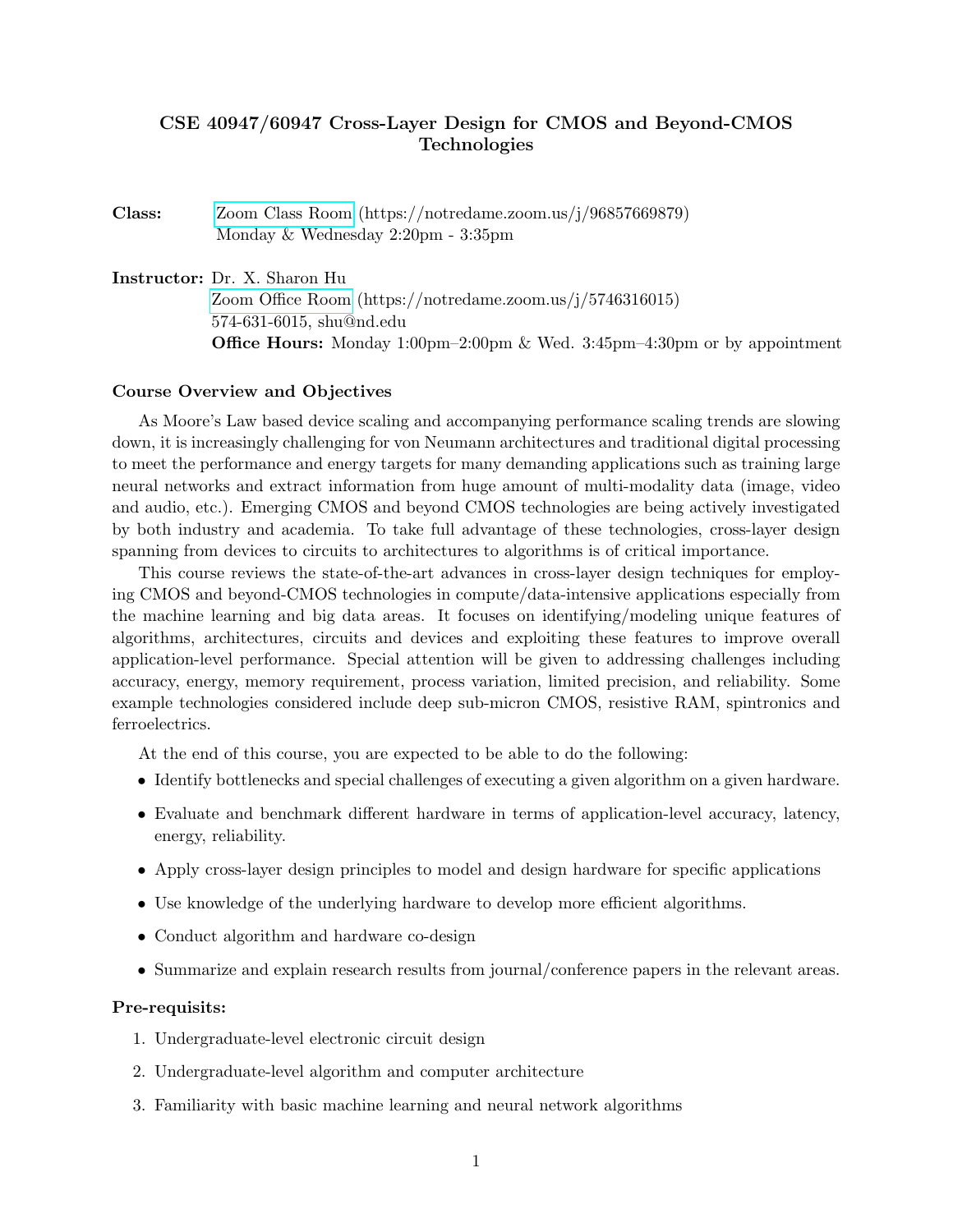## Reading Material:

- 1. There is no required textbook.
- 2. Relevant papers from leading conferences (e.g., International Symposium on Computer Architecture, Design Automation Conference, Conference on Neural Information Processing Systems, AAAI Conference on Artificial Intelligence) and journals (e.g., IEEE Transactions on Parallel and Distributed Computing, IEEE Transactions on Computers, IEEE Transactions on Knowledge and Data Engineering).

### Course Format and Grading:

The lectures will be all online via zoom at the regular class time. Lectures will be recorded. However, students are strongly encouraged to attend lectures synchronously as most lectures will be conducted in a group meeting format with live discussions. Specifically, the lectures consist of a mixture of the following

- Instructor-led in-class discussions of the assigned reading material.
- Student presentations on the assigned conference/journal papers.
- Student presentations of the class projects.

The course grades will be determined by the following three components:

| Class presentation and participation                                         | 25%    |
|------------------------------------------------------------------------------|--------|
| Homework assignment                                                          | $15\%$ |
| Final project (including the proposal, the progress and final report) $60\%$ |        |

### Topics to be Covered

- Representative technologies (e.g., FinFETs, tunnel FETs, FeFETs, resistive RAM and other non-volatile devices)
- Representative compute/data-intensive applications (e.g., supervised and unsupervised learning, nearest neighbor, clustering)
- Traditional accelerator architectures and near- and in-memory computing architectures
- Device/circuit properties (e.g., process variation, noise, and endurance) that impact applicationlevel properties (e.g., accuracy, latency and energy)
- Algorithm and hardware codesign techniques (e.g., data representation, resource allocation and mapping, online resource management, energy/latency/accuracy tradeoff)
- Cross-layer modeling and application-level benchmarking

### Schedule

- Introducton: 2
- Technologies: 4
- DNN accelerators (inference and training): 4
- Alternative neural networks: 4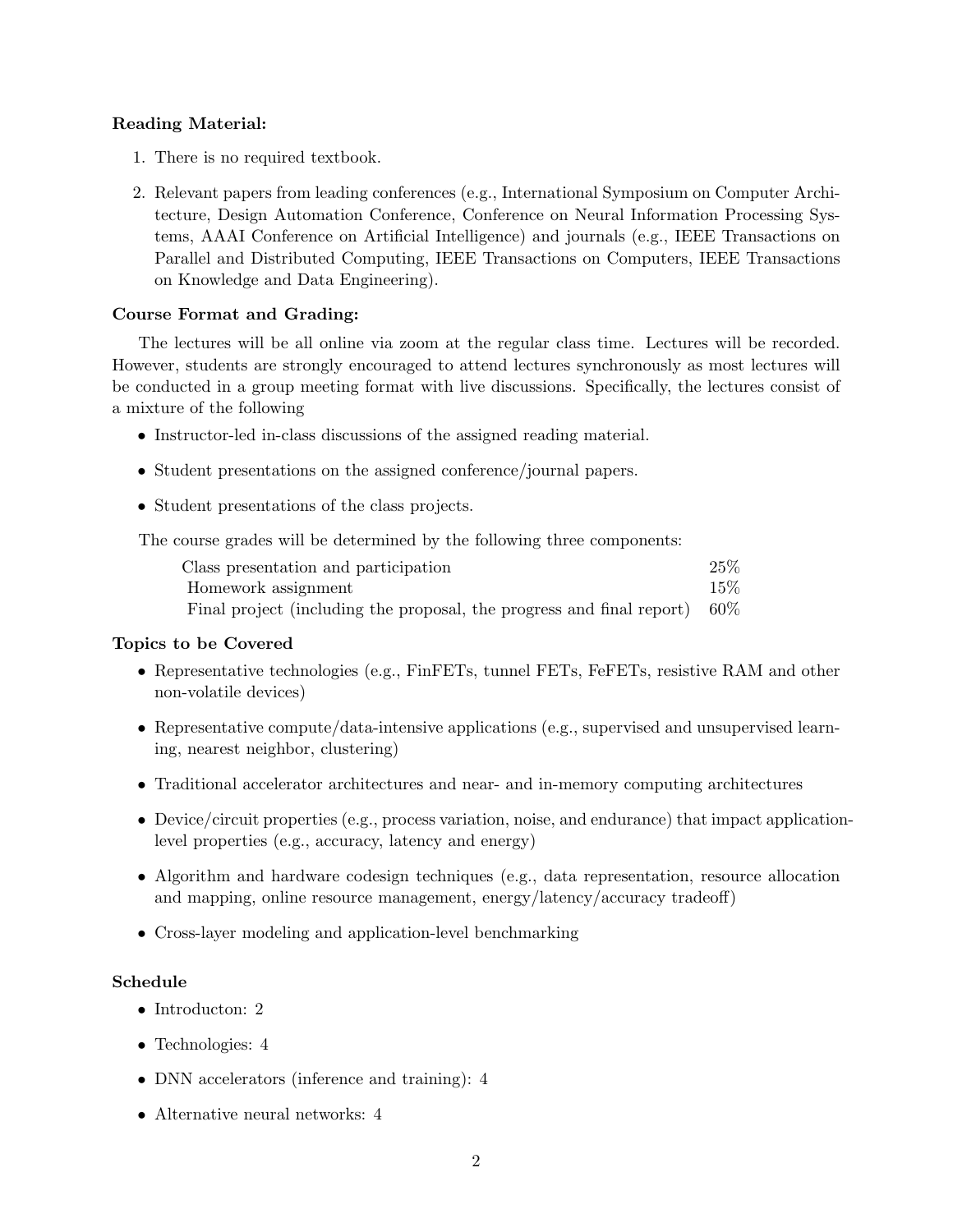- Traditional accelerator architectures and near- and in-memory computing architectures
- Device/circuit properties (e.g., process variation, noise, and endurance) that impact applicationlevel properties (e.g., accuracy, latency and energy)
- Algorithm and hardware codesign techniques (e.g., data representation, resource allocation and mapping, online resource management, energy/latency/accuracy tradeoff)
- Cross-layer modeling and application-level benchmarking

### Course Policies:

- We may use video cameras during class and office hours, so please make sure to dress appropriately. For attending lectures, please use headphones or headsets to minimize disruption, and use a quiet place with a strong internet connection.
- Lecture notes are mainly for guiding in-class discussions and should not be used in place of the reading assignments.
- Reading assignments will be posted at least one week ahead (except the first lecture). Students are expected to do the reading assignment before the lecture.
- Homework should be submitted online at Sakai (unless specified otherwise) prior to the start of the class on the due date. Homework will be accepted up to two days after the due date. Late homework will receive a deduction of 20% of the total points received for each additional day. However, if a student abuses this privilege by routinely handing in homework late, the privilege will be withdrawn.
- Students will work in teams for the class project. Instructions on how to form a team will be given with the assignment. An evaluation form must be filled for each team-oriented assignment. More details will be given later.
- Inquiries about graded assignments will be accepted only if made within 3 days after they are handed back. Such inquiries should be made in writing, which clearly explains the complaints. Only after reviewing the written complaints, can the instructor make any grade adjustments.

### Academic Integrity:

According to the University of Notre Dame Undergraduate Academic Code of Honor, "members of the University community are expected to embrace and adhere to the following pledge:

As a member of the Notre Dame community, I acknowledge that it is my responsibility to learn and abide by principles of intellectual honesty and academic integrity, and therefore I will not participate in or tolerate academic dishonesty."

No academic dishonesty in any form is tolerated. The University's Honor Code (http://honorcode.nd.edu/) reminds our community of our shared purpose both within the institute of academia and as members of a broader humanity; the statement also outlines policy violation procedures. Any questions regarding academic integrity, particularly regarding assignments in this course, should be directed to the instructor.

### Privacy Practices in This Course: